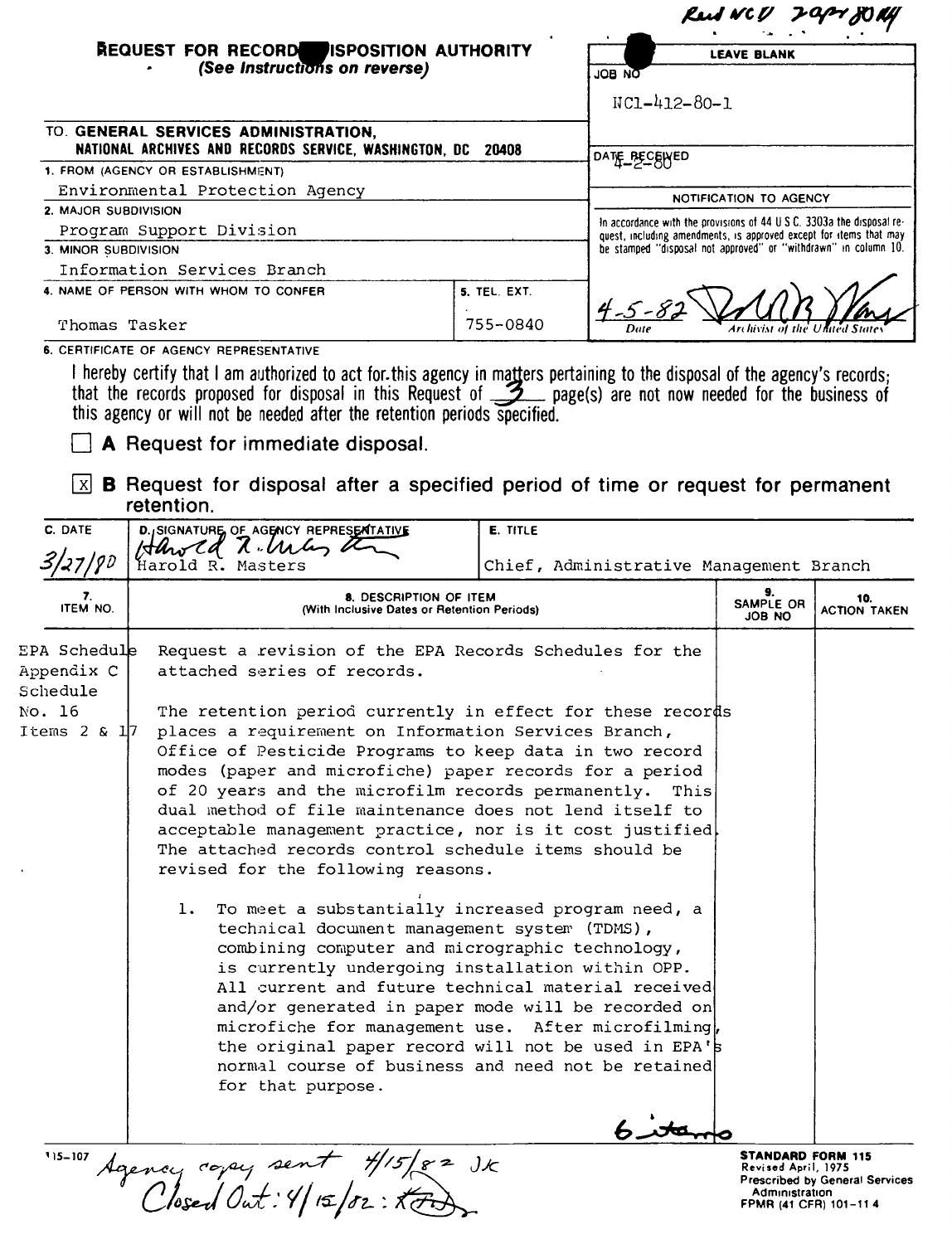| <b>REQUEST FOR RECORDS REPOSITION AUTHORITY</b><br>$\cdot$ $\cdot$<br>(See Instructions on reverse)                                         |             | $\bullet$<br><b>LEAVE BLANK</b><br>ON BOL                                                                                                   |  |
|---------------------------------------------------------------------------------------------------------------------------------------------|-------------|---------------------------------------------------------------------------------------------------------------------------------------------|--|
|                                                                                                                                             |             |                                                                                                                                             |  |
| TO: GENERAL SERVICES ADMINISTRATION,<br>NATIONAL ARCHIVES AND RECORDS SERVICE, WASHINGTON, DC<br>20408<br>1. FROM (AGENCY OR ESTABLISHMENT) |             |                                                                                                                                             |  |
|                                                                                                                                             |             | DATE RECEIVED                                                                                                                               |  |
|                                                                                                                                             |             | NOTIFICATION TO AGENCY                                                                                                                      |  |
| 2. MAJOR SUBDIVISION                                                                                                                        |             | In accordance with the provisions of 44 U.S.C. 3303a the disposal re-<br>quest, including amendments, is approved except for items that may |  |
| 3. MINOR SUBDIVISION                                                                                                                        |             | be stamped "disposal not approved" or "withdrawn" in column 10.                                                                             |  |
| 4. NAME OF PERSON WITH WHOM TO CONFER                                                                                                       | 5. TEL EXT. |                                                                                                                                             |  |
|                                                                                                                                             |             | Date<br>Archivist of the United States                                                                                                      |  |

## 6. CERTIFICATE OF AGENCY REPRESENTATIVE

l

I hereby certify that I am authorized to act for. this agency in matters pertaining to the disposal of the agency's records; that the records proposed for disposal in this Request of \_\_\_\_\_\_\_ page(s) are not now needed for the business of this agency or will not be needed after the retention periods specified.

## $\Box$  A Request for immediate disposal.

**B** Request for disposal after a specified period of time or request for permanent retention.

| C. DATE              |          | <b>D. SIGNATURE OF AGENCY REPRESENTATIVE</b>                                               | E. TITLE                                                                                                                                                                                                                                                                                                                                                                                                                                                                                                                                                                                      |                                                 |                                       |
|----------------------|----------|--------------------------------------------------------------------------------------------|-----------------------------------------------------------------------------------------------------------------------------------------------------------------------------------------------------------------------------------------------------------------------------------------------------------------------------------------------------------------------------------------------------------------------------------------------------------------------------------------------------------------------------------------------------------------------------------------------|-------------------------------------------------|---------------------------------------|
| 7.<br><b>ITEM NO</b> |          | 8. DESCRIPTION OF ITEM<br>(With Inclusive Dates or Retention Periods)                      |                                                                                                                                                                                                                                                                                                                                                                                                                                                                                                                                                                                               | 9.<br>SAMPLE OR<br>JOB NO.                      | 10.<br><b>ACTION TAKEN</b>            |
|                      | 2.<br>3. | for more than six months after filming onto<br>feet per month and, under current operating | Since the microfiche record system is designed to<br>support all of OPP's technical document require-<br>ments, the inactive original paper records do not<br>need to be retained in expensive EPA office space<br>microfiche. This will provide a six-month quality<br>assurance period for the related microfiche record.<br>ISB currently has in its library approximately<br>2200 linear feet of technical data in paper mode.<br>It is experiencing a growth rate of about 15 linear<br>contraints, will reach maximum storage capacity<br>in its present facility in about three years. |                                                 |                                       |
| $115 - 107$          |          |                                                                                            |                                                                                                                                                                                                                                                                                                                                                                                                                                                                                                                                                                                               | <b>STANDARD FORM 115</b><br>Revised April, 1975 | <b>Prescribed by General Services</b> |